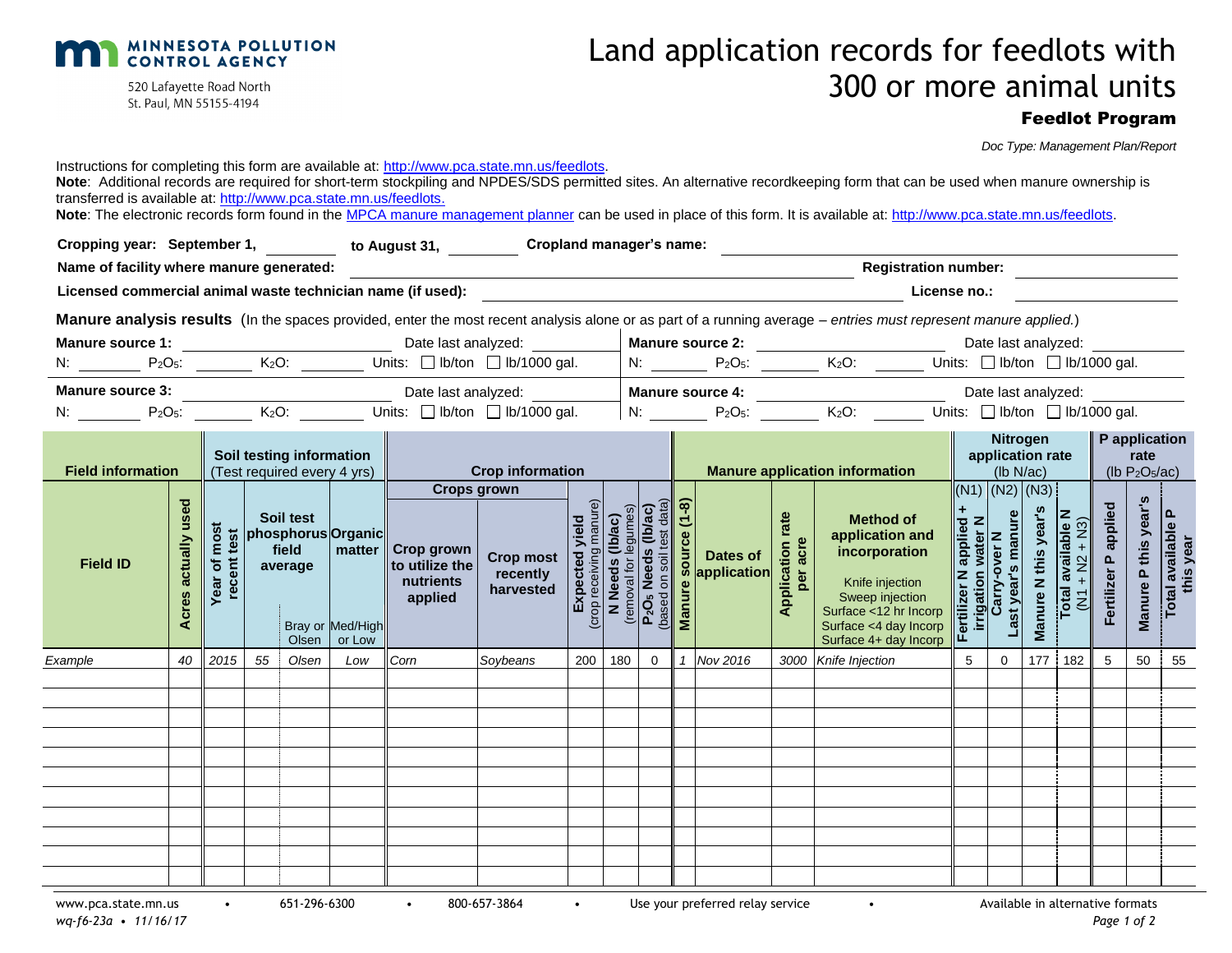## **Land application records for feedlots with 300 or more animal units -** *Continued*

| Manure source 5:<br>Date last analyzed: __________<br>Date last analyzed:<br>N: $P_2O_5$ : $K_2O$ : Units: D lb/ton D lb/1000 gal.<br>N: $P_2O_5$ : $K_2O$ : Units: $\Box$ Ib/ton $\Box$ Ib/1000 gal.<br>Date last analyzed:<br>N: $P_2O_5$ : $K_2O$ : Units: $\Box$ Ib/ton $\Box$ Ib/1000 gal.<br>Nitrogen<br>$\parallel$ P application<br>Soil testing information<br>application rate<br>rate<br>(lb $P_2O_5/ac$ )<br><b>Field information</b><br><b>Crop information</b><br><b>Manure application information</b><br>(Test required every 4 yrs)<br>$(lb\ N/ac)$  <br>$(N1)$ $(N2)$ $(N3)$<br><b>Crops grown</b><br>Soil test<br>phosphorus Organic                                                                                                                                                                                                                   |                                                        |
|---------------------------------------------------------------------------------------------------------------------------------------------------------------------------------------------------------------------------------------------------------------------------------------------------------------------------------------------------------------------------------------------------------------------------------------------------------------------------------------------------------------------------------------------------------------------------------------------------------------------------------------------------------------------------------------------------------------------------------------------------------------------------------------------------------------------------------------------------------------------------|--------------------------------------------------------|
|                                                                                                                                                                                                                                                                                                                                                                                                                                                                                                                                                                                                                                                                                                                                                                                                                                                                           |                                                        |
|                                                                                                                                                                                                                                                                                                                                                                                                                                                                                                                                                                                                                                                                                                                                                                                                                                                                           |                                                        |
|                                                                                                                                                                                                                                                                                                                                                                                                                                                                                                                                                                                                                                                                                                                                                                                                                                                                           |                                                        |
|                                                                                                                                                                                                                                                                                                                                                                                                                                                                                                                                                                                                                                                                                                                                                                                                                                                                           |                                                        |
|                                                                                                                                                                                                                                                                                                                                                                                                                                                                                                                                                                                                                                                                                                                                                                                                                                                                           |                                                        |
| Acres actually used<br><b>Crop most</b><br><b>Expected yield</b><br><b>Expected yield</b><br><b>Expected yield</b><br><b>Expected yield</b><br><b>Expected yield</b><br><b>Expected yield</b><br><b>Expected yield</b><br><b>Expected yield</b><br><b>Expected yield</b><br><b>Expected yield</b><br><b>Expected yield</b><br><b>Expected y</b><br>Fertilizer P applied<br>Method of<br>application and<br>incorporation<br>incorporation<br>incorporation<br>incorporation<br>Sweep injection<br>Surface <12 hr Incorp<br>Surface <4 day Incorp<br>Surface 44 day Incorp<br>Total available N<br>(N1 + N2 + N3)<br><b>Application rate</b><br>per acre<br><b>Year of most</b><br>field<br>matter<br><b>Crop grown</b><br>Dates of<br>recent t<br><b>Field ID</b><br>to utilize the<br>average<br>application<br>nutrients<br>applied<br>Bray or Med/High<br>Olsen or Low | Manure P this year's<br>Total available P<br>this year |
| Corn<br>200 180<br>1 Nov 2016<br>2015 55 Olsen<br>Soybeans<br>$\overline{0}$<br>3000 Knife Injection<br>$0-1$<br>177 182<br>5 <sup>5</sup><br>40<br>Low<br>5 <sup>5</sup><br>Example                                                                                                                                                                                                                                                                                                                                                                                                                                                                                                                                                                                                                                                                                      | 50<br>55                                               |
|                                                                                                                                                                                                                                                                                                                                                                                                                                                                                                                                                                                                                                                                                                                                                                                                                                                                           |                                                        |
|                                                                                                                                                                                                                                                                                                                                                                                                                                                                                                                                                                                                                                                                                                                                                                                                                                                                           |                                                        |
|                                                                                                                                                                                                                                                                                                                                                                                                                                                                                                                                                                                                                                                                                                                                                                                                                                                                           |                                                        |
|                                                                                                                                                                                                                                                                                                                                                                                                                                                                                                                                                                                                                                                                                                                                                                                                                                                                           |                                                        |
|                                                                                                                                                                                                                                                                                                                                                                                                                                                                                                                                                                                                                                                                                                                                                                                                                                                                           |                                                        |
|                                                                                                                                                                                                                                                                                                                                                                                                                                                                                                                                                                                                                                                                                                                                                                                                                                                                           |                                                        |
|                                                                                                                                                                                                                                                                                                                                                                                                                                                                                                                                                                                                                                                                                                                                                                                                                                                                           |                                                        |
|                                                                                                                                                                                                                                                                                                                                                                                                                                                                                                                                                                                                                                                                                                                                                                                                                                                                           |                                                        |
|                                                                                                                                                                                                                                                                                                                                                                                                                                                                                                                                                                                                                                                                                                                                                                                                                                                                           |                                                        |
|                                                                                                                                                                                                                                                                                                                                                                                                                                                                                                                                                                                                                                                                                                                                                                                                                                                                           |                                                        |
|                                                                                                                                                                                                                                                                                                                                                                                                                                                                                                                                                                                                                                                                                                                                                                                                                                                                           |                                                        |
|                                                                                                                                                                                                                                                                                                                                                                                                                                                                                                                                                                                                                                                                                                                                                                                                                                                                           |                                                        |
|                                                                                                                                                                                                                                                                                                                                                                                                                                                                                                                                                                                                                                                                                                                                                                                                                                                                           |                                                        |
|                                                                                                                                                                                                                                                                                                                                                                                                                                                                                                                                                                                                                                                                                                                                                                                                                                                                           |                                                        |
|                                                                                                                                                                                                                                                                                                                                                                                                                                                                                                                                                                                                                                                                                                                                                                                                                                                                           |                                                        |
|                                                                                                                                                                                                                                                                                                                                                                                                                                                                                                                                                                                                                                                                                                                                                                                                                                                                           |                                                        |
|                                                                                                                                                                                                                                                                                                                                                                                                                                                                                                                                                                                                                                                                                                                                                                                                                                                                           |                                                        |
|                                                                                                                                                                                                                                                                                                                                                                                                                                                                                                                                                                                                                                                                                                                                                                                                                                                                           |                                                        |
|                                                                                                                                                                                                                                                                                                                                                                                                                                                                                                                                                                                                                                                                                                                                                                                                                                                                           |                                                        |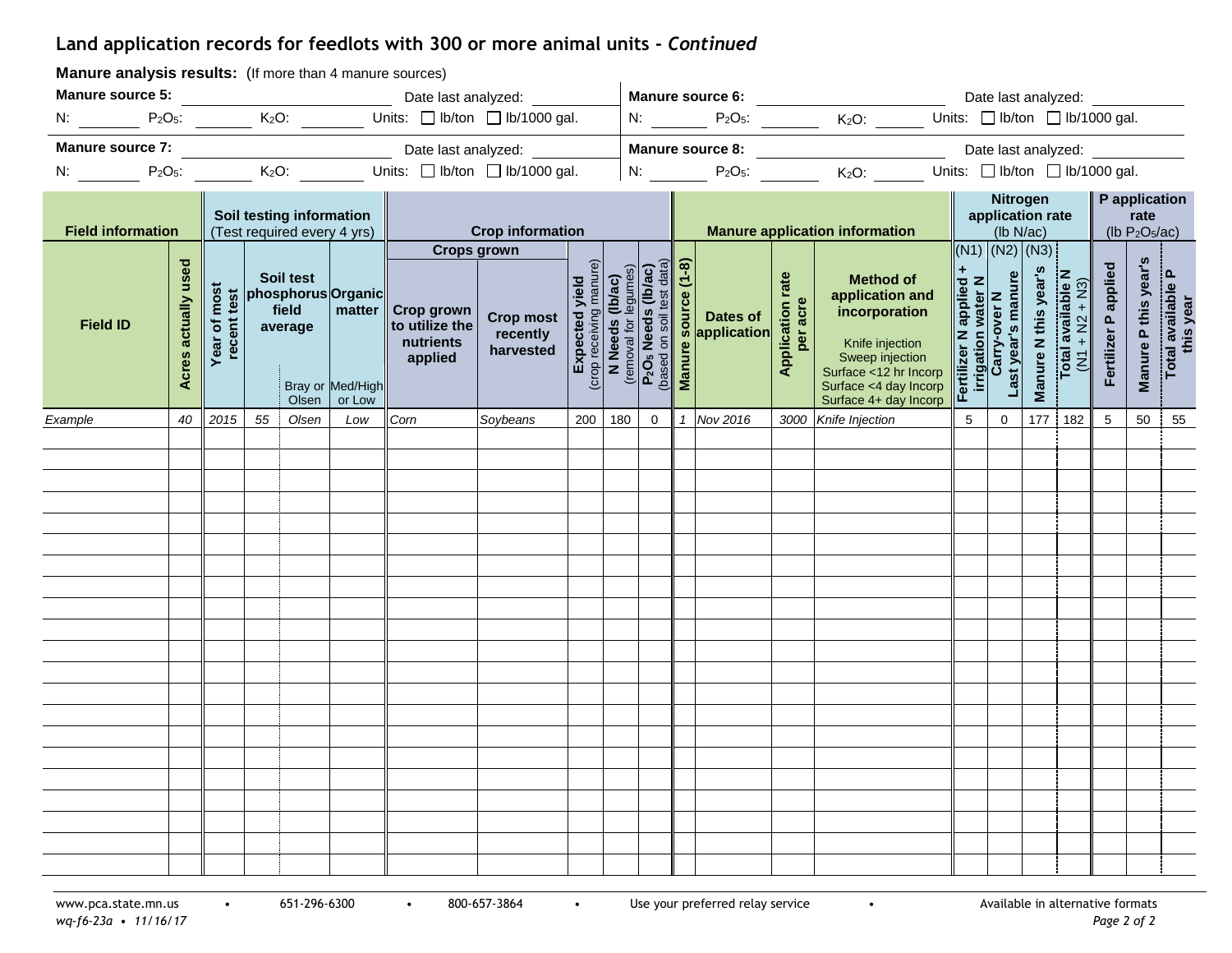

520 Lafayette Road North St. Paul, MN 55155-4194

# Instructions: Land application records for 300 or more animal units Feedlot Program

#### **Manure application record keeping form instructions – 300 or more animal units**

General: The records listed on this form are required to be kept by the person managing the cropland where manure is spread from feedlots with 300 or more animal units. These instructions further clarify when information is optional and when it is required for meeting state and federal record keeping rules and regulations. The form itself can be found on the Minnesota Pollution Control Agency (MPCA) website at[: http://www.pca.state.mn.us/feedlots.](http://www.pca.state.mn.us/feedlots)

The MPCA recommends that you use this form and provide it when the MPCA or a County Feedlot Officer asks to see your records. An electronic manure management planning spreadsheet that incorporates the record keeping form is available on the MPCA website at [http://www.pca.state.mn.us/feedlots.](http://www.pca.state.mn.us/feedlots) At this website, you can also find record keeping forms for when manure is sold or given away (transferred manure ownership) and a form for keeping required records when manure is from a feedlot with 100 to 299 animal units. Records must be kept at the feedlot site or business address for a period of six years in most cases.

**Cropping year:** The cropping year begins September 1 the fall prior to harvesting the crop and goes through August 31 the following calendar year. The August 31 date is considered the cropping year. For example: the 2020 cropping year started September 1, 2019, and ended August 31, 2020. The terms "previous year" or "last year" when used on the form refer to the cropping year prior to the one being recorded.

**Name of facility where manure generated:** Fill in the name of the facility generating the manure that is land applied.

**Registration number:** This is the number that the MPCA provided to the feedlot to verify that it has been registered with the state. If this number has not been recorded, it can be determined by contacting the County Feedlot Officer or the MPCA (recommended optional information).

**Cropland manger's name:** This is the name of the person responsible for managing the land where manure is applied.

**Licensed Commercial Animal Waste Technician:** Anyone who land applies manure commercially (for hire) must be licensed by the Minnesota Department of Agriculture as a Commercial Animal Waste Technician. Fill in the name and license number of any commercial applicator used. To verify the license status of an applicator, check the following Minnesota Department of Agriculture website: [http://www2.mda.state.mn.us/webapp/lis/default.jsp.](http://www2.mda.state.mn.us/webapp/lis/default.jsp)

**Manure analysis results:** In the spaces provided include the results of the most recent manure analysis. Under "Manure Source" provide a name that allows identification of the analyzed manure. Annual testing is required by federal regulations for any Concentrated Animal Feeding Operation (CAFO). For non-CAFO operations, analyses can be reduced to once every four years if results from three consecutive years of testing show consistent nutrient content in the manure. Manure must be re-tested any time changes in management are likely to result in changes in the manure's nutrient content. Manure analysis is not required if the stored or stockpiled manure was produced from less than 100 animal units. For example, an average book value can be used for estimating manure nutrient content and determining manure rates when manure from a stockpile generated by 50 animal units exists at a feedlot that holds a total of 350 animal units. Note in the manure analysis box under "date analyzed" if the nutrient content represents average book values rather than actual manure analyses.

**Field information:** List a specific field ID (tract number or unique name) and the actual number of acres used for manure application for each field that received manure. Make sure that the field ID matches the field ID used in any manure management plan or maps used to identify the field.

**Soil testing information:** The feedlot rule requires soil phosphorus testing at least once every four years (300+ au). If multiple samples were taken for different soils within the field, record the field average on this form. For *"Date of Sample"* record the date of the most recent soil analysis with its corresponding results for *"Soil P"* and indicate whether the result was reported as Bray P-1 or Olsen method of analysis by the lab.

**Crop information:** Crop information is required in the manure management plan. Facilities are also encouraged to record crop information on this form to simplify updates to manure management plans and to help link planned management with actual management. Complete the information for the "Crop Grown" this year and the previous cropping year. This information is necessary to determine recommendations for nutrients.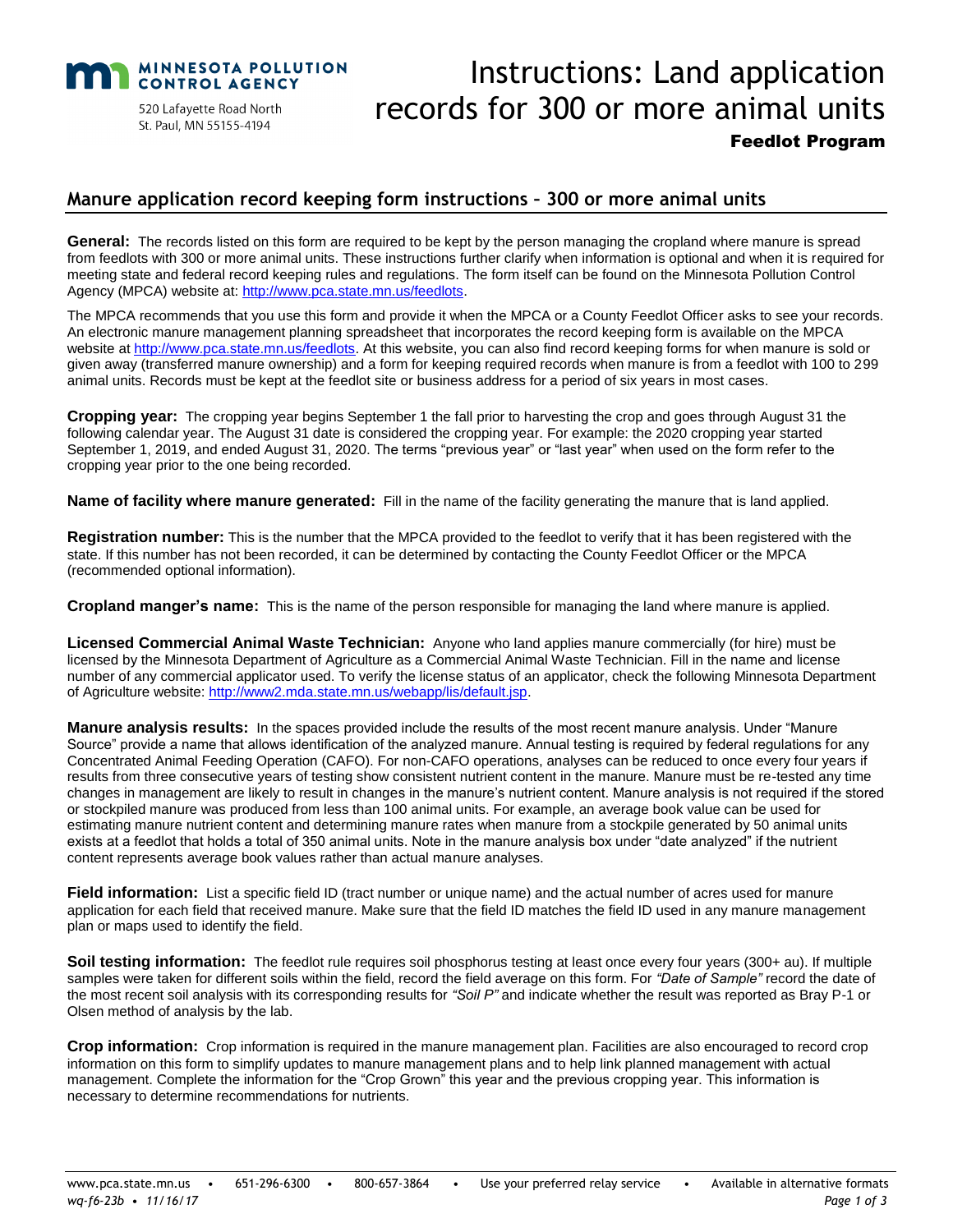"*Expected yield"* can be determined by averaging the best four yields obtained over the last five years.

"*N needs*" refers to the crop nitrogen needs for non-legumes (based on University of Minnesota recommendations) and crop N removal for legumes. For more information on N needs for corn production refer to the MPCA publications [Manure nitrogen rates for](https://www.pca.state.mn.us/sites/default/files/wq-f8-18.pdf)  [corn production \(wq-f8-18\)](https://www.pca.state.mn.us/sites/default/files/wq-f8-18.pdf) or [Manure management for corn on irrigated sandy soils \(wq-f8-52\)](https://www.pca.state.mn.us/sites/default/files/wq-f8-52.pdf) available on the MPCA website at: [www.pca.state.mn.us/feedlots.](http://www.pca.state.mn.us/feedlots)

For the purposes of these records, "N needs" refers to fertilizer or manure N needs based on crop type, expected yield, soil organic matter, and legume credits from last year's crop and any alfalfa or red clover grown two years ago. The "N needs" column does not factor in the carryover N from any manure applied during the previous year. The carry-over N is included in the "Nitrogen application rates" section. The "N needs" number should be relatively close to the number in the "total available N" column. When legume crops are grown, these crops will often not "need" nitrogen, yet they still will remove a certain amount of available N in the soil. For legumes, crop N removal can be used to complete the "N Needs" column. N removal is shown in your manure plan. For example, if alfalfa yields are 4 tons/acre, then the amount of N that can be removed is: 4 tons/acre \* 50.4 lbs N/ton = 202 lbs N/acre.

Crop *"P2O5 Needs*" are typically shown in the manure plan but can be obtained by using the University of Minnesota recommendations for the crop grown (based on soil test P). If no P2O5 is recommended, 0 should be filled in this box. Note that P2O5 "needs" based on soil test results is not the same as P2O5 "removal," which is independent of soil test results. For example, if a soil P2O5 test is 30 ppm, the crop does not need any supplemental phosphorus from manure or fertilizer.

**Manure application information:** Record specific information on manure applications in this section.

*"Manure Source"* references the corresponding source of manure under the *"Manure Analysis Results"* heading.

For *"Dates of application"* list the dates or range of dates manure was applied on the field. For example: 10/11 – 10/16, 10/20.

*"Application Rate"* is a record of the actual quantities of manure applied on each field. Record the total quantity of manure applied per field and per acre. The application rate per acre can be determined by dividing the total amount of manure applied on the field by the number of acres actually used. It is very important that application equipment be calibrated so that accurate application rates are recorded.

The *"Method of application"* provides information necessary to determine nitrogen availability and determine if manure was injected or incorporated when required by rule. Choose one of the options indicated within the heading on the form.

**Nitrogen application rates:** This part of the record keeping form tracks total nitrogen (N) available for the crop grown on each field. Application rates for N are limited to the "Crop N needs" identified under crop information.

*"Fertilizer N applied + Irrigation water N"* is the amount of N supplied by fertilizer that is available for this year's crop. For example, if 46 lb N/acre was applied broadcast, the value in this column would be 46 lb N/acre. Also add any N contribution from groundwater irrigation to the fertilizer N applied.

*"Carry-over N last year's manure"* is N that is released from last year's manure application and available for this year's crop. It is also referred to as 2<sup>nd</sup> Year N. If the field did not receive manure last season, this value would be 0. If manure was applied last year, the following formula can be used to determine the carry-over N that is available:

| Carry-over<br>$N$ (lb/ac) | $=$ Last year's<br>app. rate* | X Last year's N<br>content | X Carry-over N<br>availability factor |
|---------------------------|-------------------------------|----------------------------|---------------------------------------|
|                           |                               |                            |                                       |

*\*Application rate must be in tons/acre or 1000 gal/acre.*

**Carry-over N: Availability factors**

| Poultry, beef, dairy | .25 |
|----------------------|-----|
| Swine                | .15 |

*"Manure N – This year's" is the N available to this year's crop from the manure applied during this cropping year. It includes manure applied last fall for this year's crop. It can be caluclated by using the following equation:*

| Manure N    | $=$ App. rate* | X N content | $X$ This year's N   |
|-------------|----------------|-------------|---------------------|
| this year's |                |             | availability factor |

*\*Application rate must be in tons/acre or 1000 gal/acre.*

| <b>Method of application</b>                     | <b>Beef</b> | <b>Dairy</b> | <b>Swine</b> | <b>Poultry</b> |
|--------------------------------------------------|-------------|--------------|--------------|----------------|
| Sweep injection                                  | .60         | .55          | .80          | <b>NA</b>      |
| Knife injection                                  | .50         | .50          | .70          | <b>NA</b>      |
| Broadcast – incorporate after 4 days             | .25         | .20          | .35          | .45            |
| Broadcast – incorporate 12 hours to 4 days later | .45         | .40          | .55          | .55            |
| Broadcast – incorporate within 12 hours          | .60         | .55          | .75          | .70            |